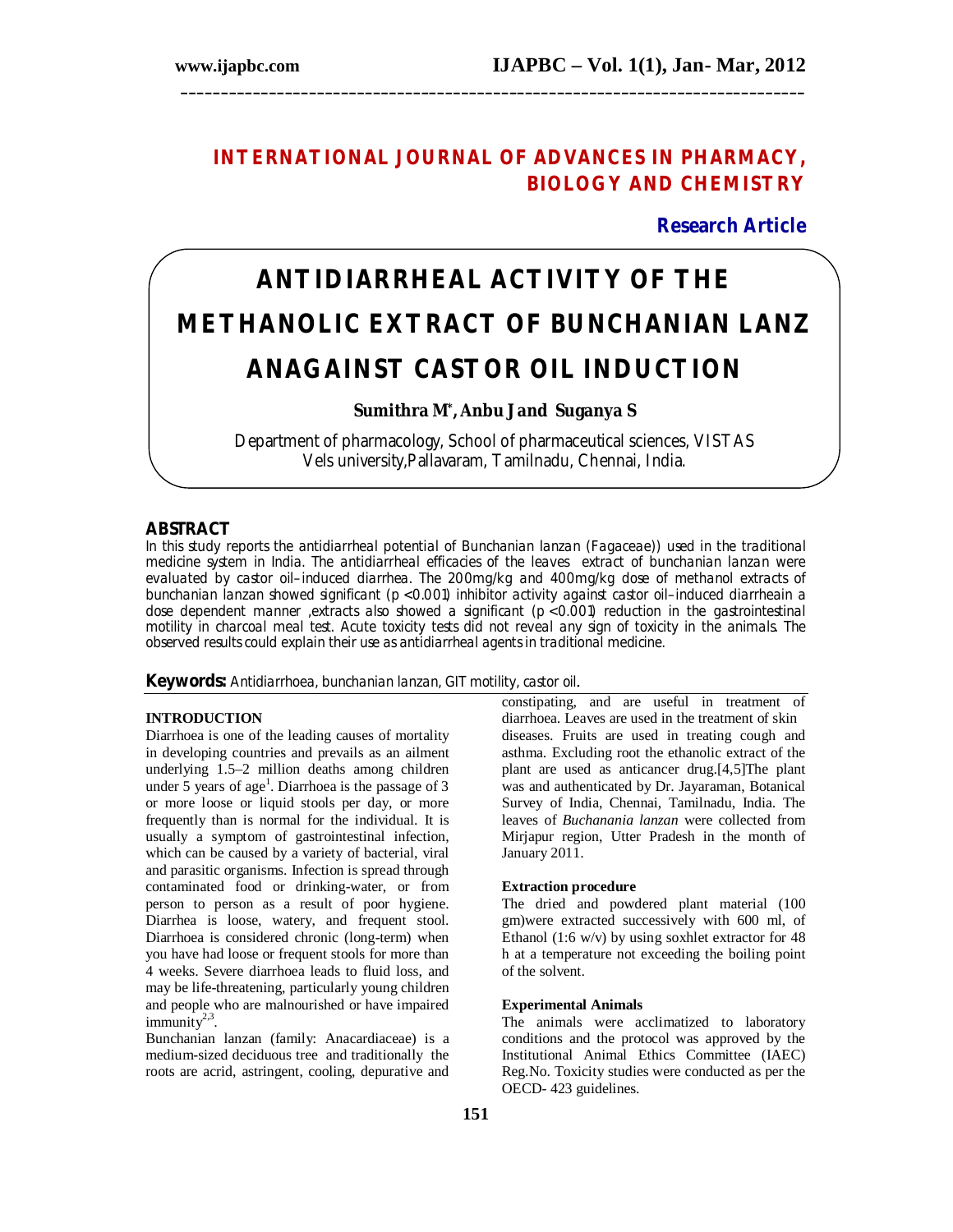#### **Grouping &treatment**

Albino mice were divided into 5 groups of 6 animals each. Group I: distilled water (0.2 ml), Group II: MEBL (200mg/kg body weight), Group III: MEBL(400mg/kg body weight), Group IV: Loperamide 1mg/kg body weight). All groups were treated post orally and all were treated with castor oil  $(0.2\text{ml})$ 

#### **Experimentally induced diarrhea<sup>6</sup>**

The method proposed by Galvez et al., (1993) was modified to suit experimental needs. Adult albino mice were fasted for 18 hours .Following the administration of castor oil, the animals were placed in separate wired cages for observation. The total number of faeces and the number of wet faeces passed were recorded over a period of 4 hours after the administration of castor oil. The percentage diarrhoea inhibition was calculated as a function of the castor oil control i.e.

% Inhibition =  $(control - test) \times 100\% / control$ .

#### **Upper gastrointestinal transit<sup>7</sup>**

In this method, four groups of six mice each were selected. In the measurement of GI transit time , 'charcoal meal' used as a marker diet. The mice were given increasing doses of the extract redissolved in 0.2 ml of distilled water by garvage. The intestinal transit was calculated as a percentage of the distance travelled by the charcoal meal compared to the length of the small intestine.

#### **RESULT and DISCUSSION**

In the plant preliminary phytochemical studies revealed that alkaloid, gallic acid, flavonoid and glycoside were present. According to OECD guideline-423, the treatment in the different group of rats orally. No deviation was observed from any of the group within span of 24 hours.

Castor oil brings about changes in electrolyte and water transport and increases peristaltic activity These changes are associated with prostaglandins that contribute to the patho-physiological functions in the gastro intestinal tract Release of prostaglandins is also a major cause of arachidonic acid-induced diarrhoea. This is characterized by an increase in the secretion of water and electrolytes, an increase in intestinal transit time and an increase

in wet faeces. Castor oil (ricinoleic acid) affects electrolyte transport and smooth muscle contractility in the intestine .The precise mechanism of action of this common laxative remains elusive, partly because of its multiple effects on the gut. It inhibits intestinal Na, K-ATPase activity interferes with oxidative metabolism [8]and has effects on adenylate cyclase or mucosal adenosine 3': 5'-cyclic monophosphate (cyclic AMP) content [9].Castor oil is cytotoxic to intestinal epithelial cells and causes histological abnormalities permeability<sup>10</sup>. These effects may be related to the release of eicosanoids and platelet activating factor (PAF) by the intestinal mucosa<sup>11,12</sup>. Whether or not these alterations are essential for the laxative effect of castor oil or are merely epiphenomena remains to be clarified. Administration of the *Buchanania Lanzan* extract and loperamide (1mg/g) after (curative) castor oil administration, significantly (P < 0.01) decreased the intestinal transit time (Table 4). The reduction of the intestinal transit following administration of the *Buchanania Lanzan* extract before and after the onset of castor oil-induced gut movement demonstrated the ability of the extract to protect the gut from the adverse effect of diarrhoea and the ability to suppress establishedgut motility respectively.

## **CONCLUSION**

**\_\_\_\_\_\_\_\_\_\_\_\_\_\_\_\_\_\_\_\_\_\_\_\_\_\_\_\_\_\_\_\_\_\_\_\_\_\_\_\_\_\_\_\_\_\_\_\_\_\_\_\_\_\_\_\_\_\_\_\_\_\_\_\_\_\_\_\_\_\_\_\_\_\_\_\_\_\_**

The methanolic extract of *Buchanania Lanzan* leaves showed significant antidiarrhoeal activity (P<0.01) against castor oil induced diarrhoea in mice. It reduced the number of faeces produced by castor oil administration from16.61 to 10.79 (35.03%) when experimental animals were respectively administered 400 mg/kg plant extract (Table 3) has limited role on Diarrhoea. The extract produces dose dependent response by castor oil induced diarrhoea method and are statistically provide one way anova fallowed by dunnetts method.Further investigation has to be done to prove the prescribed phytochemicals responsible for anti diarrhoeal effect & need to be isolated to confirm the exact mechanism behind it.

#### **Statistical data**

The results were expressed as means  $\pm$  standard error mean. Significance of the differences compared to the control groups was determined using the one way ANOVA follwed by Dunnetts 1.

**Table 1: Effect of Bunchanian Lanzan on Castoroil Induced Diarrhoea In Mice**

| Treatment                                                     | Total number of faeces | Percentage of inhibition |
|---------------------------------------------------------------|------------------------|--------------------------|
| Castor oil $(0.2 \text{ ml})$                                 | $16.61 \pm 0.35$       |                          |
| Extract $(200mg/kg)$                                          | $14.04 \pm 0.39$       | 15.47                    |
| Extract $(400 \text{ mg/kg})$ + Castor oil $(0.2 \text{ ml})$ | $10.79 \pm 0.31$       | 35.03                    |
| loperamide + castor oil $(0.2 \text{ ml})$                    | $8.76 \pm 0.22$        | 48.78                    |

Values are mentioned in mean  $\pm$  sem and test of significance (P<0.1)

was determined using the one way ANOVA follwed by Dennett's multiple comparision test.